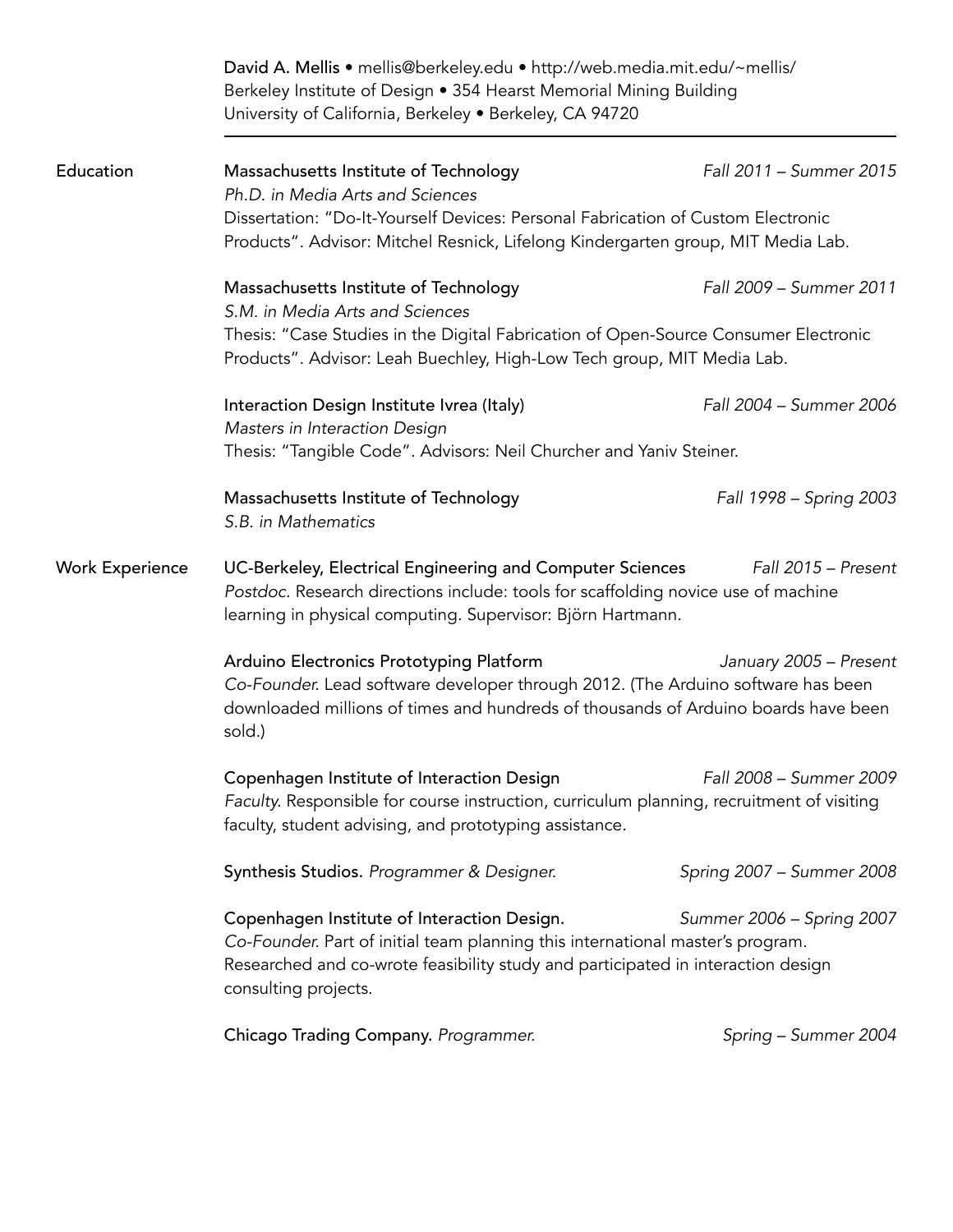| Teaching                | <b>Semester Courses</b>                                                                                                                                                                                                                                                                                                                                                                                                                                                                                                                                                                                                                                                                                                                                                                                                                                                                                                                                                                                                                                                                                                                                                                                                                                                                                          |                                                                                                                      |
|-------------------------|------------------------------------------------------------------------------------------------------------------------------------------------------------------------------------------------------------------------------------------------------------------------------------------------------------------------------------------------------------------------------------------------------------------------------------------------------------------------------------------------------------------------------------------------------------------------------------------------------------------------------------------------------------------------------------------------------------------------------------------------------------------------------------------------------------------------------------------------------------------------------------------------------------------------------------------------------------------------------------------------------------------------------------------------------------------------------------------------------------------------------------------------------------------------------------------------------------------------------------------------------------------------------------------------------------------|----------------------------------------------------------------------------------------------------------------------|
|                         | Design for DIY Manufacturing (MIT). Lead Instructor.<br>How to Make (Almost) Anything (MIT). Teaching Assistant.                                                                                                                                                                                                                                                                                                                                                                                                                                                                                                                                                                                                                                                                                                                                                                                                                                                                                                                                                                                                                                                                                                                                                                                                 | Spring 2012<br>Fall 2010                                                                                             |
|                         | <b>Selected Workshops</b>                                                                                                                                                                                                                                                                                                                                                                                                                                                                                                                                                                                                                                                                                                                                                                                                                                                                                                                                                                                                                                                                                                                                                                                                                                                                                        |                                                                                                                      |
|                         | Fabricating Electronic Circuits and Products (FabLearn). Three-hour workshop.<br>Scratch and Arduino (Computer Clubhouse Training). 90-minute workshop.<br>Introduction to Arduino (Computer Clubhouse Teen Summit). Two-hour workshop.<br>Introduction to Arduino (Computer Clubhouse Training). 90-minute workshop.<br>The Material of Electronics (CIID). Co-Instructor. One-week graduate course.<br>Human + Computer (MIT & RISD). Co-Instructor. Four-week workshop.<br>e(text)iles (Columbia College, Chicago). Co-Instructor. Three-day workshop.<br>Introduction to Physical Computing (CIID). Co-Instructor. One-week workshop.<br>Physical Computing (CIID). Co-Instructor. Two-week graduate course.<br>Physical Computing (Royal Danish Academy of Fine Arts). Instructor. One-week.<br>Tangible User Interfaces (CIID). Teaching Assistant. Four-week graduate course.<br>Interactive Data Visualization (CIID). Teaching Assistant. Two-week course.<br>Physical Computing (CIID). Co-Instructor. Two-week graduate course.<br>Computational Design (CIID). Teaching Assistant. One-week graduate course.<br>Museum Exhibition Design (Designskolen Kolding, Denmark). Prototyping Assistant.<br>Multi-week course.<br>Physical Computing (Hochschule für Gestaltung, Schwäbisch Gmünd, Germany). | 2015<br>2014<br>2014<br>2014<br>2014<br>2014<br>2013<br>2012<br>2011<br>2009<br>2008<br>2008<br>2008<br>2008<br>2007 |
|                         | Co-Instructor. One-week course.<br>Mobile Prototyping (IUAV Venice). Prototyping Assistant. One-week course.<br>Introduction to Arduino (Media Lab Madrid). Co-Instructor. One-week course.                                                                                                                                                                                                                                                                                                                                                                                                                                                                                                                                                                                                                                                                                                                                                                                                                                                                                                                                                                                                                                                                                                                      | 2006<br>2006<br>2005                                                                                                 |
| Advising                | Alice Pintus, Masters, Copenhagen Institute of Interaction Design<br>Jacob Sikker Remin, Masters, Copenhagen Institute of Interaction Design<br>Ujjval Panchal, Masters, Copenhagen Institute of Interaction Design                                                                                                                                                                                                                                                                                                                                                                                                                                                                                                                                                                                                                                                                                                                                                                                                                                                                                                                                                                                                                                                                                              | 2009<br>2009<br>2009                                                                                                 |
| <b>Other Experience</b> | Open-Source Hardware Association. Board Member.<br>Open Hardware Summit. Review Chair.                                                                                                                                                                                                                                                                                                                                                                                                                                                                                                                                                                                                                                                                                                                                                                                                                                                                                                                                                                                                                                                                                                                                                                                                                           | $2013 - 2015$<br>2011 & 2012                                                                                         |
|                         | Tangible and Embedded Interaction Conference. Reviewer.<br>CHI Conference on Human Factors in Computer Systems. Reviewer.<br>Computer-Supported Cooperative Work Conference. Reviewer.<br>Designing Interactive Systems Conference. Reviewer.<br>User Interface Software and Technology Symposium. Reviewer.                                                                                                                                                                                                                                                                                                                                                                                                                                                                                                                                                                                                                                                                                                                                                                                                                                                                                                                                                                                                     | 2012, 2014, 2015<br>2014, 2015<br>2015<br>2014<br>2014                                                               |
| Publications            | <b>Book Chapter</b>                                                                                                                                                                                                                                                                                                                                                                                                                                                                                                                                                                                                                                                                                                                                                                                                                                                                                                                                                                                                                                                                                                                                                                                                                                                                                              |                                                                                                                      |
|                         | Mellis, D. A. 2014. "Personal Manufacturing in the Digital Age." In Building Open-<br>Source Hardware (ed. Alicia Gibb). Addison Wesley.                                                                                                                                                                                                                                                                                                                                                                                                                                                                                                                                                                                                                                                                                                                                                                                                                                                                                                                                                                                                                                                                                                                                                                         |                                                                                                                      |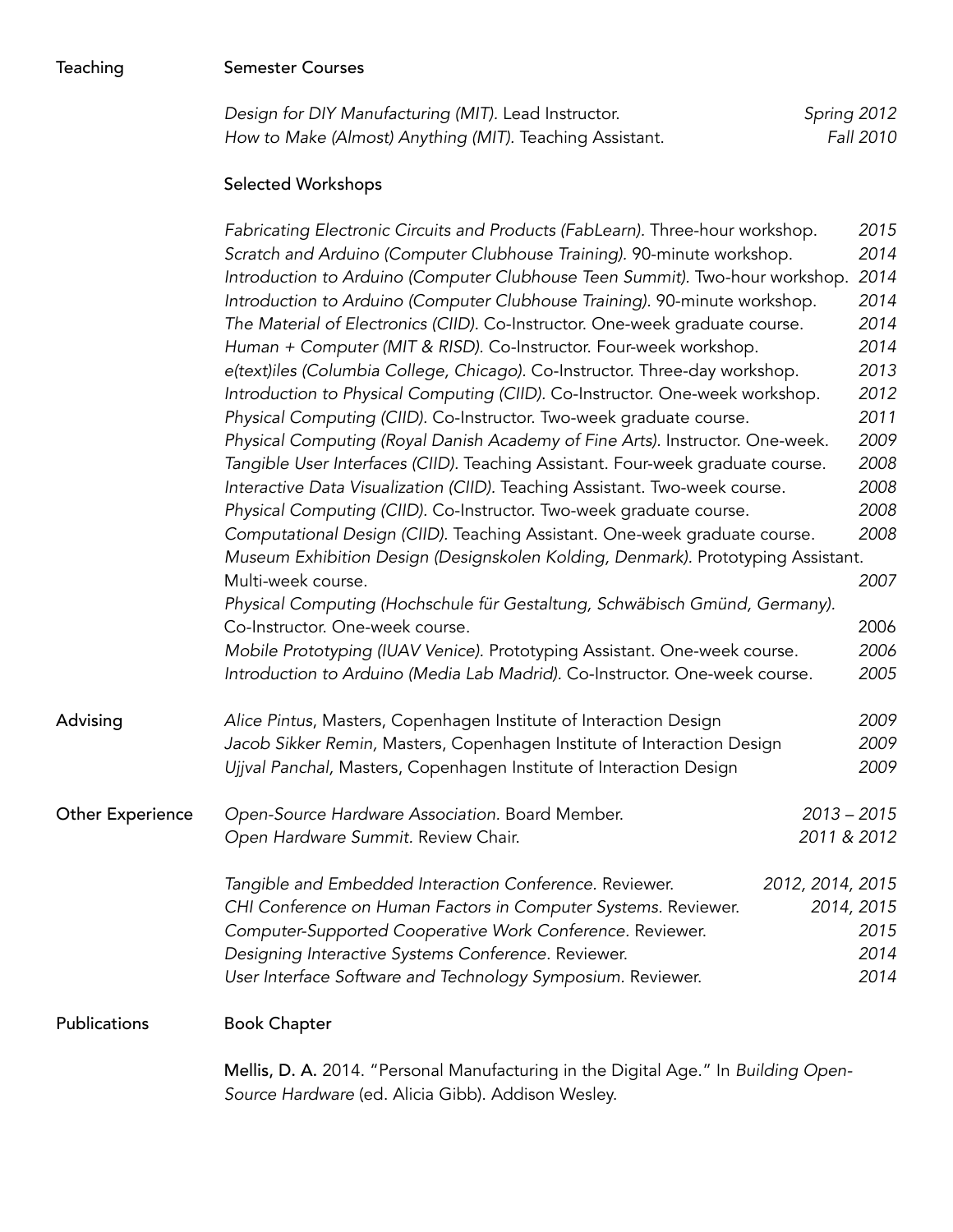## Article

Mellis, D. A. 2014. "Do-It-Yourself Fabrication of Electronic Devices." *Pervasive Computing*, IEEE, 13(3), 22-29.

## Conference Papers

Mellis, D. A., Buechley, L., Resnick, M., and Hartmann, B. 2016. "Engaging Amateurs in the Design, Fabrication, and Assembly of Electronic Devices." In *Proceedings of the Designing Interactive Systems Conference* (Brisbane, Australia, June 04 - 08, 2016). DIS '16. ACM. (forthcoming)

Mellis, D. A. and Buechley, L. 2014. "Do-it-yourself cellphones: an investigation into the possibilities and limits of high-tech DIY." In *Proceedings of the SIGCHI Conference on Human Factors in Computing Systems* (Toronto, Ontario, Canada, April 26 - May 01, 2014). CHI '14. ACM.

Mellis, D. A., Jacoby, S., Buechley, L., Perner-Wilson, H., and Qi, J. 2013. "Microcontrollers as material: crafting circuits with paper, conductive ink, electronic components, and an 'untoolkit'." In *Proceedings of the 7th international Conference on Tangible, Embedded and Embodied Interaction* (Barcelona, Spain, February 10 - 13, 2013). TEI '13. ACM.

Mellis, D. A. and Buechley, L. 2012. "Case studies in the personal fabrication of electronic products." In *Proceedings of the Designing Interactive Systems Conference* (Newcastle Upon Tyne, United Kingdom, June 11 - 15, 2012). DIS '12. ACM.

Mellis, D. and Buechley, L. 2012. "Collaboration in open-source hardware: third-party variations on the Arduino Duemilanove." In *Proceedings of the ACM 2012 Conference on Computer Supported Cooperative Work* (Seattle, Washington, USA, February 11 - 15, 2012). CSCW '12. ACM.

Mellis, D. A., Gordon, D., and Buechley, L. 2011. "Fab FM: the design, making, and modification of an open-source electronic product." In *Proceedings of the Fifth International Conference on Tangible, Embedded, and Embodied interaction* (Funchal, Portugal, January 22 - 26, 2011). TEI '11. ACM.

## Workshops, Panels, Posters

Jacobs, J., Mellis, D., Zoran, A., Torres, C., Brandt, J., and Tanenbaum, J. 2016. "Digital Craftsmanship: HCI Takes on Technology as an Expressive Medium." In *DIS '16.* ACM. (workshop, forthcoming)

Ames, M. G., Bardzell, J., Bardzell, S., Lindtner, S., Mellis, D. A., and Rosner, D. K. 2014. "Making cultures: empowerment, participation, and democracy - or not?." In *CHI '14 Extended Abstracts on Human Factors in Computing Systems* (Toronto, Ontario, Canada, April 26 - May 01, 2014). CHI EA '14. ACM. (panel)